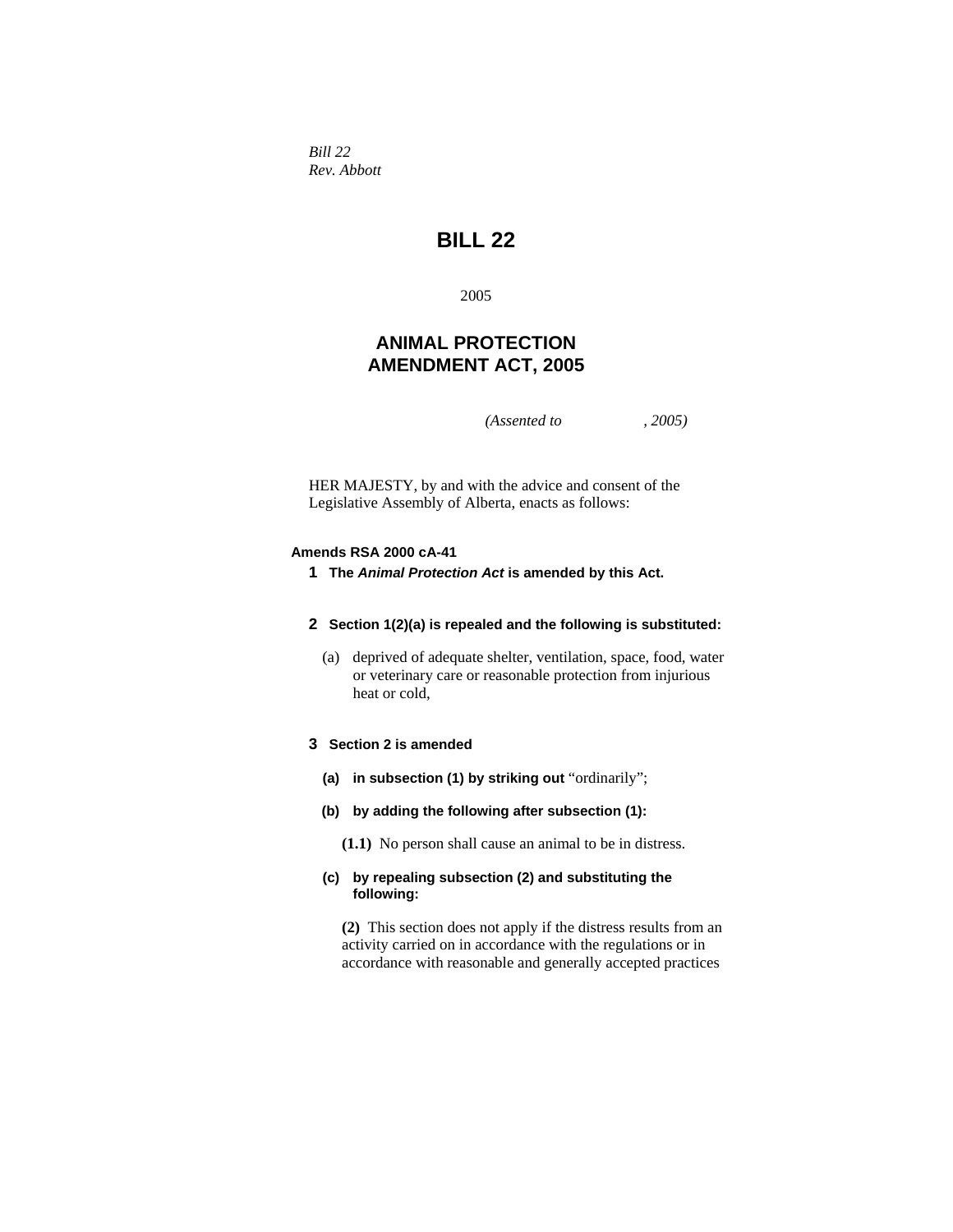of animal care, management, husbandry, hunting, fishing, trapping, pest control or slaughter.

# **4 The following is added after section 2:**

#### **Animal care duties**

- **2.1** A person who owns or is in charge of an animal
	- (a) must ensure that the animal has adequate food and water,
	- (b) must provide the animal with adequate care when the animal is wounded or ill,
	- (c) must provide the animal with reasonable protection from injurious heat or cold, and
	- (d) must provide the animal with adequate shelter, ventilation and space.

## **5 Section 3(1) is amended by striking out** "or" **at the end of clause (a) and adding the following after clause (a):**

 (a.1) a peace officer is of the opinion, on reasonable and probable grounds, that the owner or person in charge of the animal is not likely to ensure that the animal's distress is relieved or to ensure that the animal's distress will continue to be relieved, or

#### **6 The following is added after section 4:**

#### **Abandoned animal**

**4.1(1)** In this section, "abandoned animal" includes an animal that

- (a) is left for more than 24 hours without adequate food or water or shelter,
- (b) is left for 5 days or more after the expected retrieval time from a registered veterinarian or from a person who for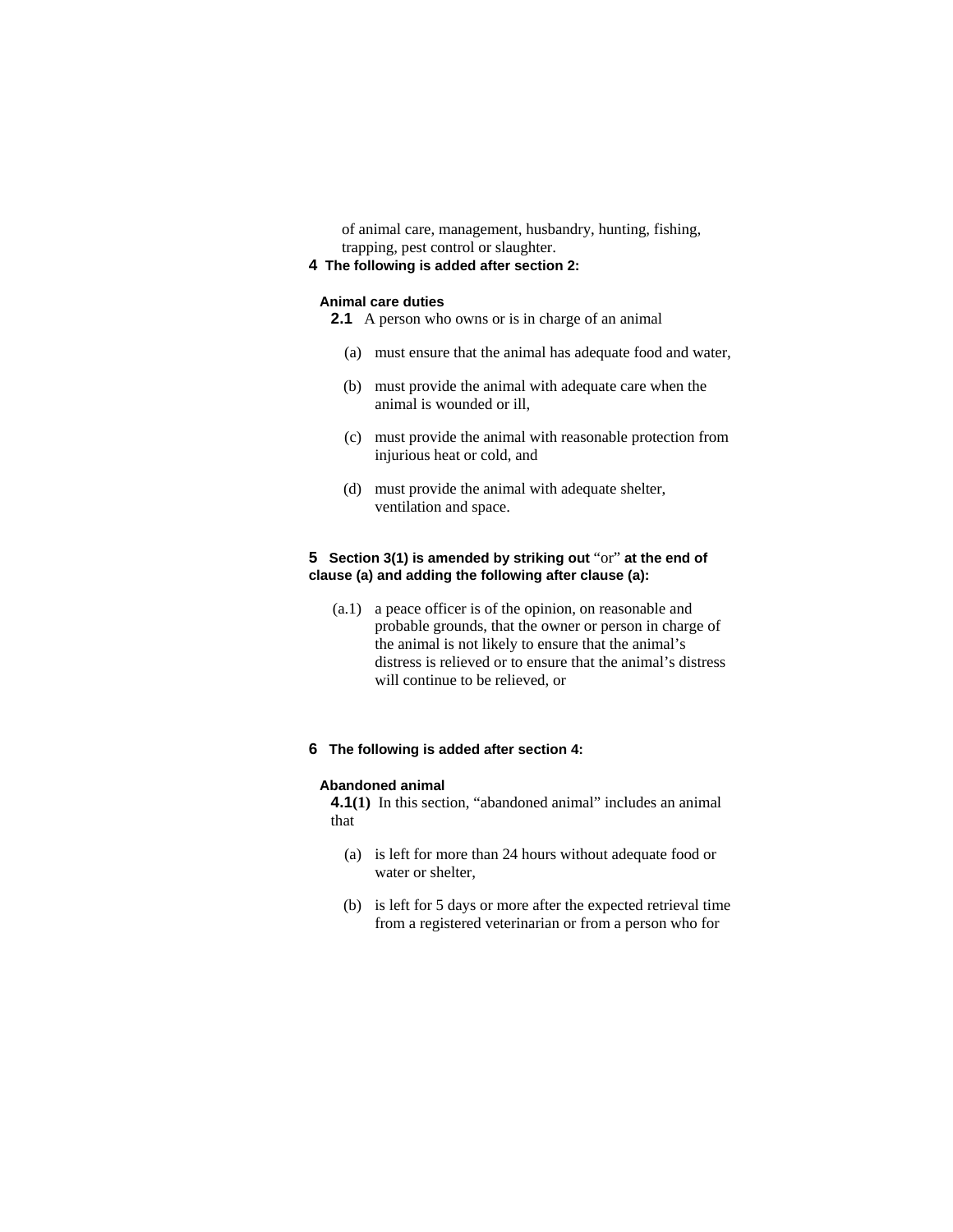money consideration or its equivalent stables, boards or cares for the animal, or

 (c) is found on premises with respect to which the tenancy agreement has been terminated.

**(2)** A peace officer may take an abandoned animal into custody whether or not it is in distress.

**(3)** A peace officer who takes an animal into custody pursuant to subsection (2) shall deliver the animal to a humane society or caretaker.

## **7 Section 5 is amended**

- **(a) in subsection (1) by adding** "or 4.1(2)" **after** "section  $3(1)$ ";
- **(b) by repealing subsection (2);**

#### **(c) by repealing subsection (3) and substituting the following:**

**(3)** A humane society to which or a caretaker to whom an animal is delivered under section 3(2) or 4.1(3) may, in accordance with the tariff provided for in the regulations, recover any expenses incurred in respect of the animal from the owner of the animal and may require the owner to pay those expenses before the animal is returned to the owner.

**(d) in subsection (4) by striking out** "or the Minister" **and substituting** "or a caretaker".

## **8 Section 6 is amended by repealing clauses (a) and (b) and substituting the following:**

- (a) to a humane society under section  $3(2)(a)$  or  $4.1(3)$ , the humane society, or
- (b) to a caretaker under section  $3(2)(b)$  or  $4.1(3)$ , the peace officer who delivered the animal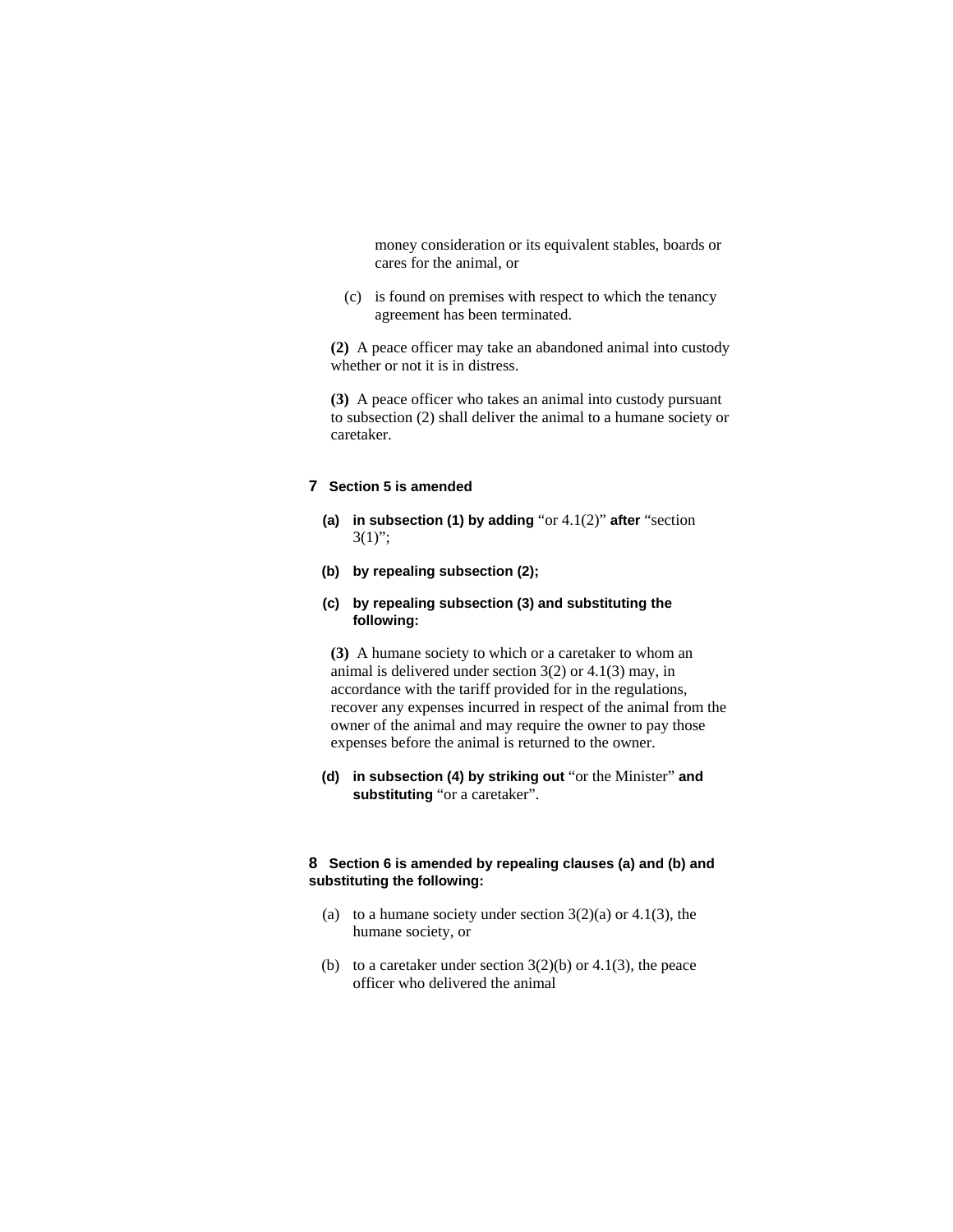#### **9 Section 7 is amended**

- **(a) in subsection (1)** 
	- **(i)** by adding "or  $4.1(3)$ " after "section  $3(2)$ ";
	- **(ii) in clause (b) by striking out** "sections 3(1) and 5" **and substituting** "section 3(1) or 4.1 and section 5";
- **(b) in subsection (2) by adding** "device," **after**  "identification":
- **(c)** in subsection (3)(b) by striking out "sections 3(1) and 5" **and substituting** "section 3(1) or 4.1 and section 5".

#### **10 Section 10 is amended**

- **(a) in subsection (1) by striking out** "enforcing" **and substituting** "administering";
- **(b) by adding the following after subsection (1):**

**(1.1)** In order to conduct an inspection under subsection (1), a peace officer may signal or otherwise order a person operating a vehicle to stop forthwith or to move the vehicle to a particular place and then stop it, and that person shall forthwith comply with that signal or order and shall not proceed until the peace

officer has had a reasonable amount of time to inspect the vehicle and the animals in or on the vehicle.

#### **11 Section 14 is renumbered as section 14(1) and the following is added after subsection (1):**

**(2)** If a person, on reasonable and probable grounds, believes an animal is in distress and reports the distress to a peace officer, no action lies against that person for reporting unless that person reports maliciously or without reasonable or probable grounds for the belief.

**12 Section 15 is repealed and the following is substituted:**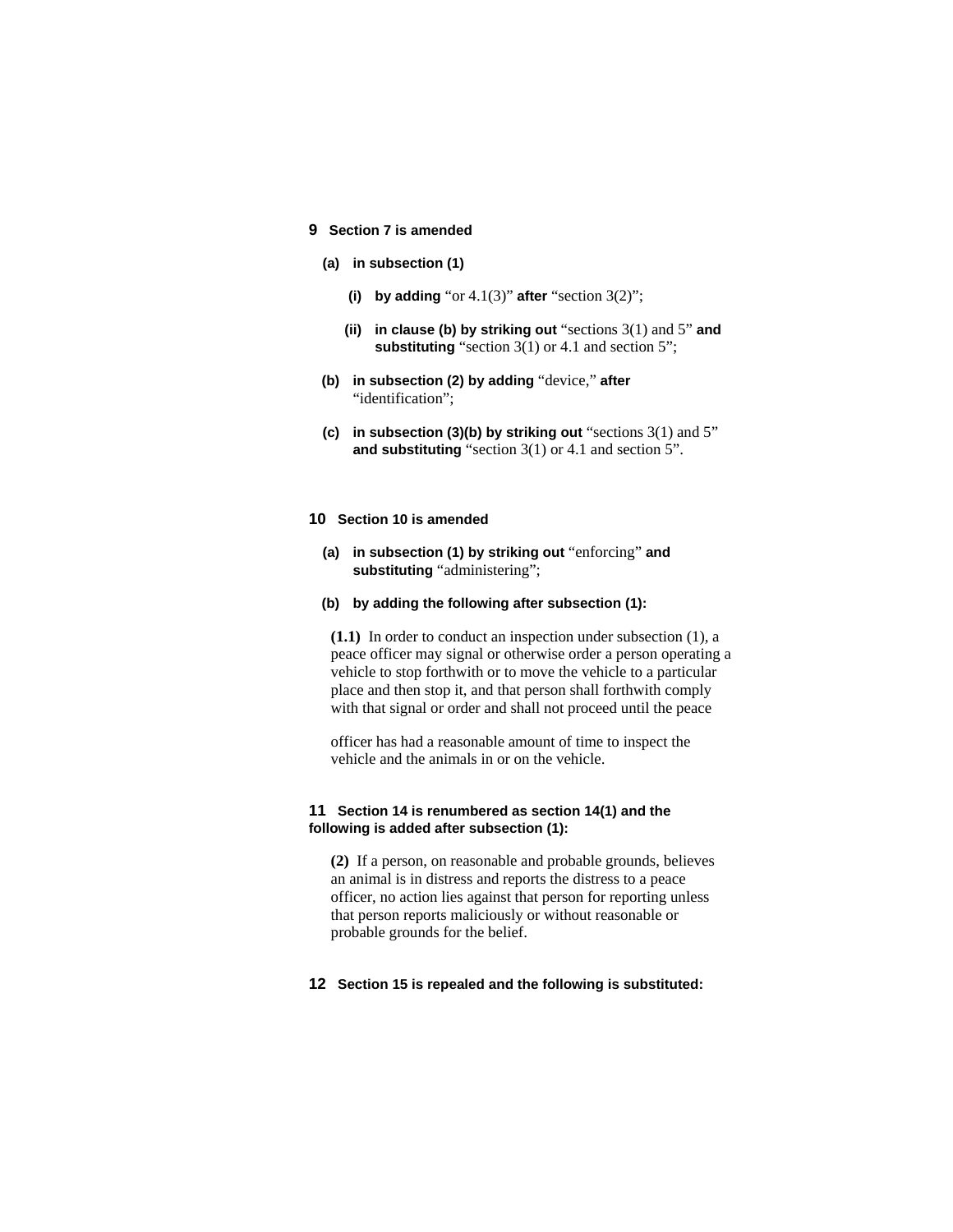#### **Regulations**

- **15(1)** The Minister may make regulations
	- (a) respecting how animals may be taken into custody;
	- (b) respecting the care of animals;
	- (c) respecting the approval of organizations as humane societies and the suspension and revocation of approvals;
	- (d) respecting a tariff of expenses that may be charged by a humane society or a caretaker for the care provided to an animal that has been taken into custody under this Act;
	- (e) respecting any matter the Minister considers necessary to administer this Act.

**(2)** A regulation under subsection (1)(a) or (b) may adopt or incorporate, in whole or in part or with modifications, published documents that set out standards, codes, guidelines or other rules relating to any matter in respect of which a regulation may be made under subsection  $(1)(a)$  or  $(b)$ .

**(3)** If a standard, code, guideline or other rule is adopted or incorporated by regulation under this section, the Minister shall ensure that a copy of the standard, code, guideline or other rule is made available to a person on request.

**13 Section 16 is repealed.** 

#### **14 This Act comes into force on Proclamation.**

#### **Explanatory Notes**

**1** Amends chapter A-41 of the Revised Statutes of Alberta 2000.

**2** Section 1(2) presently reads in part: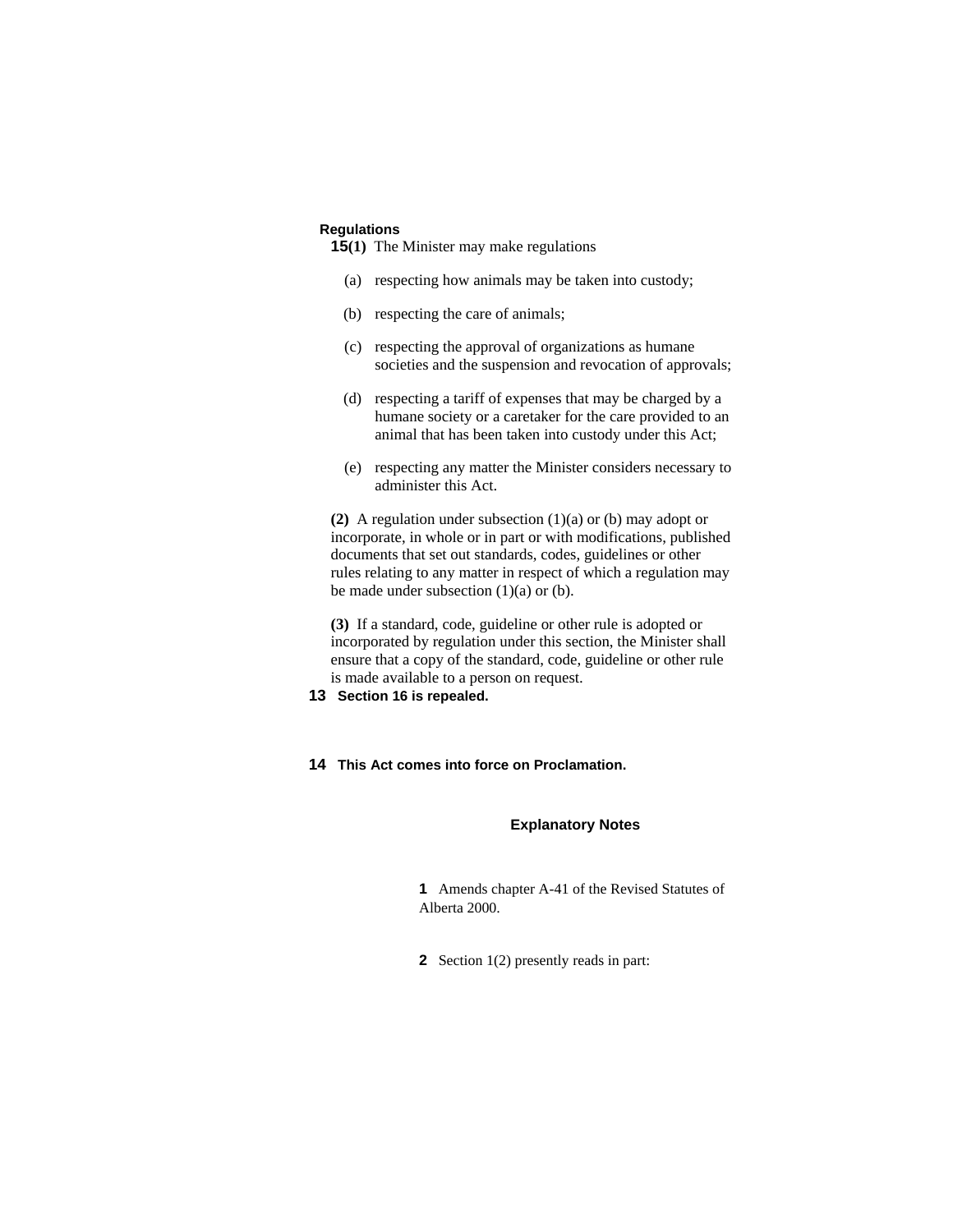*(2) For the purposes of this Act, an animal is in distress if it is* 

 *(a) deprived of adequate food, water, care or shelter,* 

## **3** Section 2 presently reads:

*2(1) No person shall cause or permit an animal of which the person is the owner or the person ordinarily in charge to be or to continue to be in distress.* 

*(2) Subsection (1) does not apply if the distress results from an activity carried on in accordance with reasonable and generally accepted practices of animal management, husbandry or slaughter.* 

## **4** Animal care duties.

#### **5** Section 3(1) presently reads:

#### *3(1) If an animal is in distress and*

- *(a) the owner or person in charge of the animal does not forthwith take steps that will relieve its distress, or*
- *(b) the owner or person in charge of the animal cannot be found immediately and informed of the animal's distress,*

*a peace officer may, in accordance with section 4, take any action the peace officer considers necessary to locate the animal and relieve its distress, including taking custody of the animal in accordance with the regulations and arranging for transportation, food, water, care, shelter and veterinary treatment for the animal, if necessary.*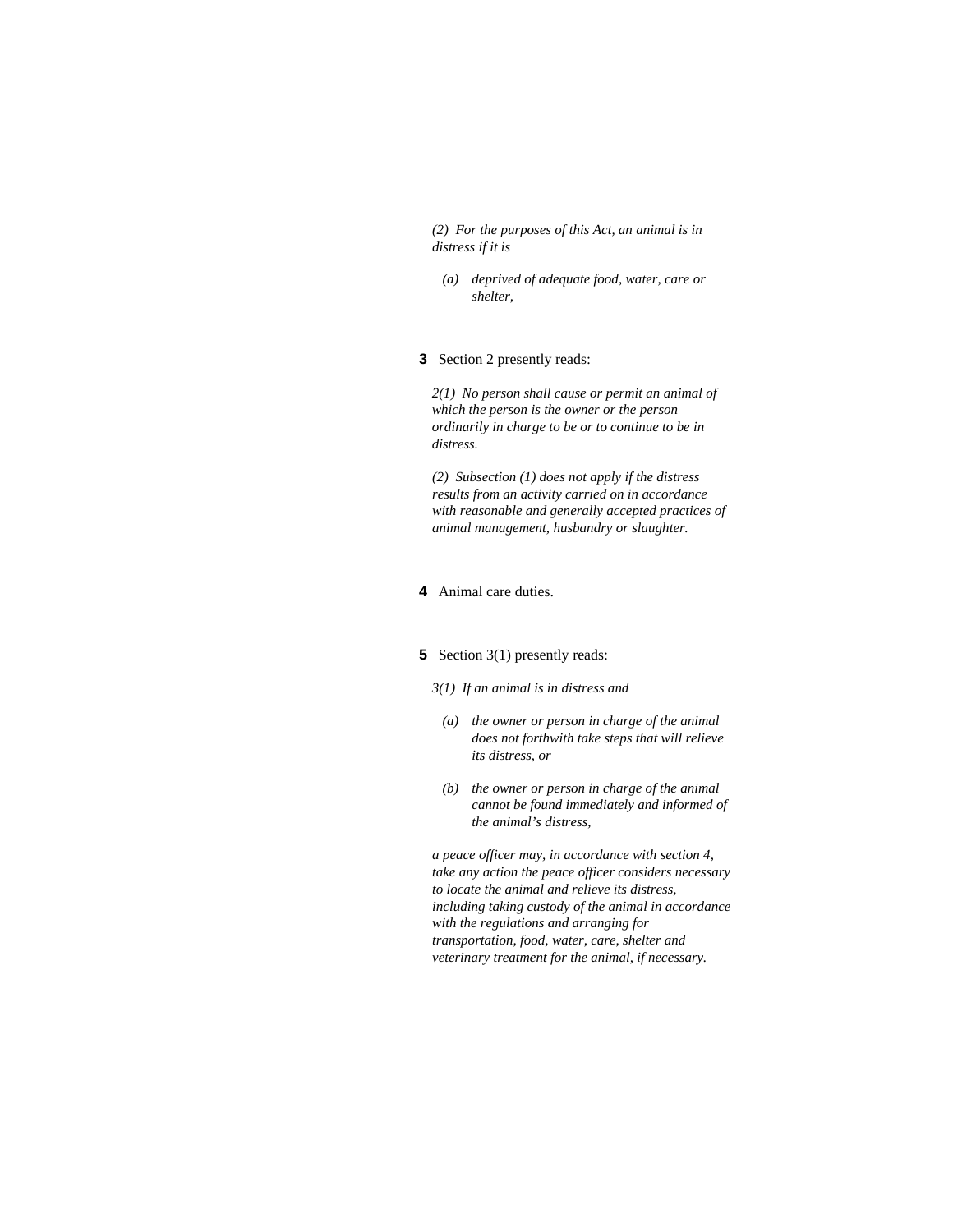#### **6** Abandoned animal.

### **7** Section 5 presently reads:

*5(1) A peace officer who takes custody of an animal pursuant to section 3(1) shall take reasonable steps to ensure that the animal is provided with transportation, food, water, care, shelter and veterinary treatment, if necessary.* 

*(2) A caretaker to whom an animal is delivered under section 3(2)(b) may recover any expenses incurred in respect of the animal from the Minister.* 

*(3) A humane society to which an animal is delivered under section 3(2)(a) or the Minister may recover any expenses incurred in respect of an animal from the owner of the animal and may require the owner to pay the expenses before the animal is returned to the owner.* 

*(4) A humane society or the Minister may recover unpaid expenses incurred in respect of an animal in an action in debt against the owner of the animal.* 

#### **8** Section 6 presently reads:

- *6 If an animal is delivered* 
	- *(a) under section 3(2)(a), the humane society, or*
- *(b) under section 3(2)(b), the peace officer who delivered the animal*

*shall take reasonable steps to locate the owner of the animal, including a search of the brand record under the Brand Act, and shall notify the owner of the actions taken in respect of the animal.* 

**9** Section 7 presently reads in part: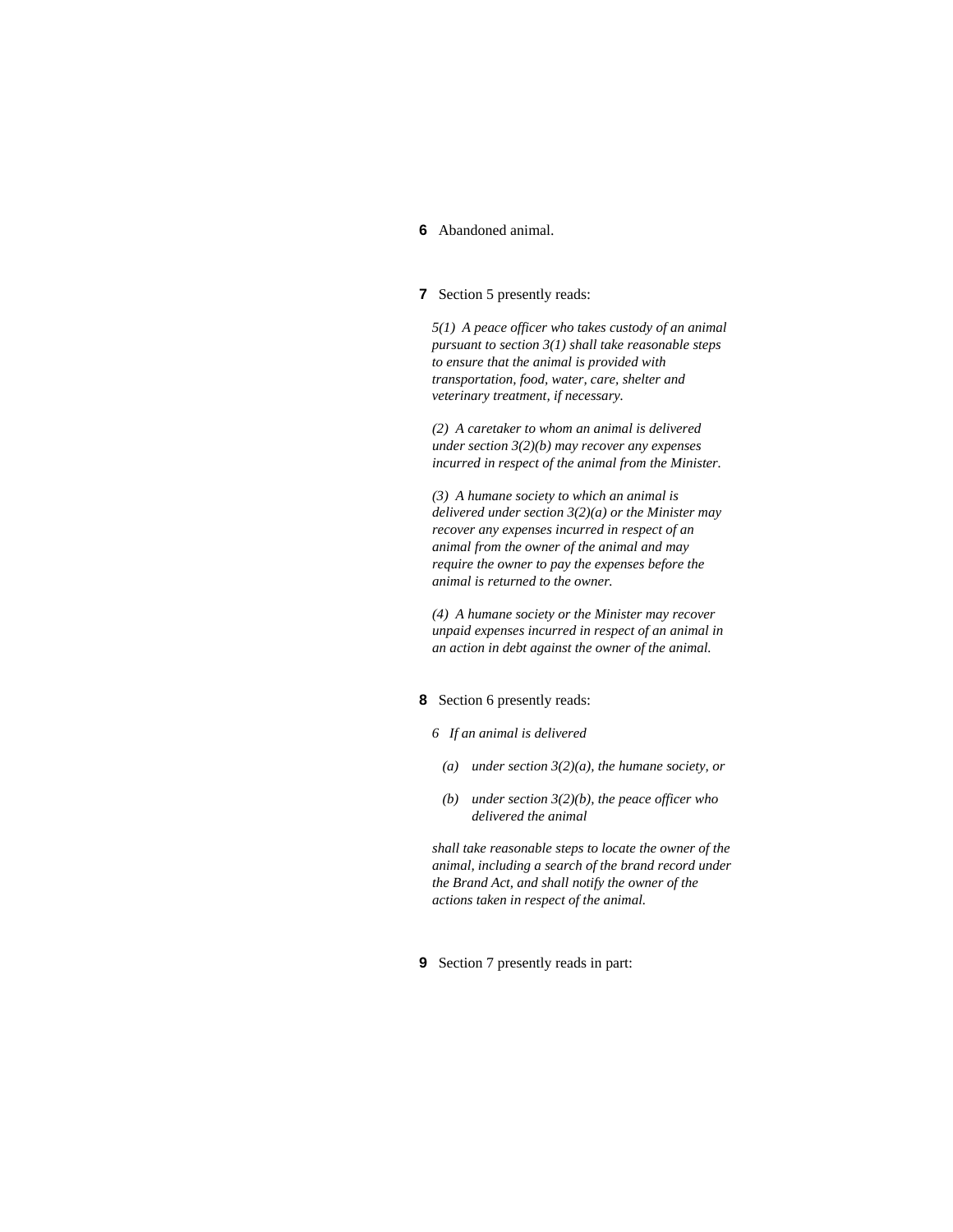*7(1) If the owner of an animal that has been delivered to a humane society or caretaker under section 3(2)* 

 *(b) is located and notified but does not, within 3 business days after the date on which the animal was delivered, pay the expenses incurred in respect of the animal pursuant to sections 3(1) and 5 or enter into an agreement for the payment of the expenses that is satisfactory to the humane society or the peace officer who delivered the animal, as the case may be,* 

*the animal may be sold or given to any person by the humane society, if the animal was delivered to a humane society, or the peace officer who delivered the animal, if the animal was delivered to a caretaker, and the animal becomes the property of the person to whom it is sold or given.* 

*(2) Notwithstanding subsection (1), if in the opinion of the humane society or a peace officer the animal appears to be a purebred animal or if it bears an obvious identification tattoo, brand, mark, tag or licence, the applicable time limit under subsection (1) is 10 days after the date on which the animal was delivered.* 

*(3) The proceeds of a sale of an animal pursuant to subsection (1) shall be disbursed in the following order of priority, on proof of the expenses having been incurred:* 

 *(b) to pay the expenses incurred in respect of the animal under sections 3(1) and 5.* 

## **10** Section 10 presently reads:

*10(1) A peace officer may without a warrant during ordinary business hours enter* 

 *(a) any premises, other than a private dwelling house, where animals are kept for sale, hire or exhibition, or*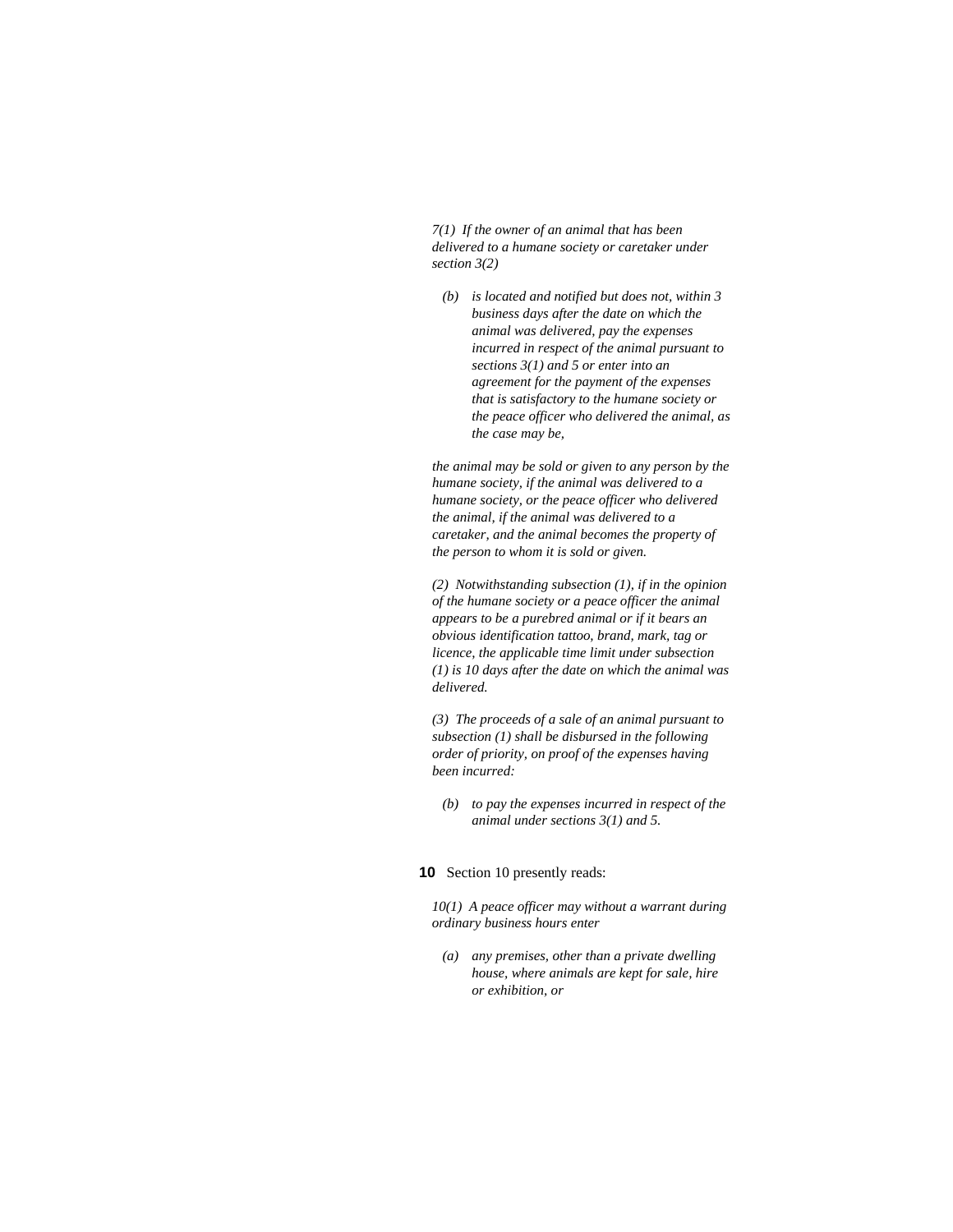*(b) any vehicle used to transport animals* 

*to inspect the animals or any vehicle in which animals are transported for the purpose of enforcing this Act, the regulations* 

*under this Act and any regulations prescribing standards for vehicles used to transport animals.* 

*(2) A peace officer acting under the authority of this section shall, on request, produce the peace officer's certificate of appointment to the owner or occupant of any premises or vehicle entered pursuant to subsection (1).* 

#### **11** Section 14 presently reads:

*14 No action lies against a peace officer, registered veterinarian, caretaker, humane society or an officer or employee of a humane society for anything done in good faith under this Act or the regulations.* 

#### **12** Section 15 presently reads:

*15 The Lieutenant Governor in Council may make regulations* 

- *(a) respecting the approval of organizations as humane societies and the suspension and revocation of approvals;*
- *(b) respecting the manner in which animals may be taken into custody.*

# **13** Section 16 presently reads:

*16 The Minister may make regulations prescribing a tariff of expenses that may be charged by a humane society or a caretaker for the provision of transportation, food, water, care, shelter and*